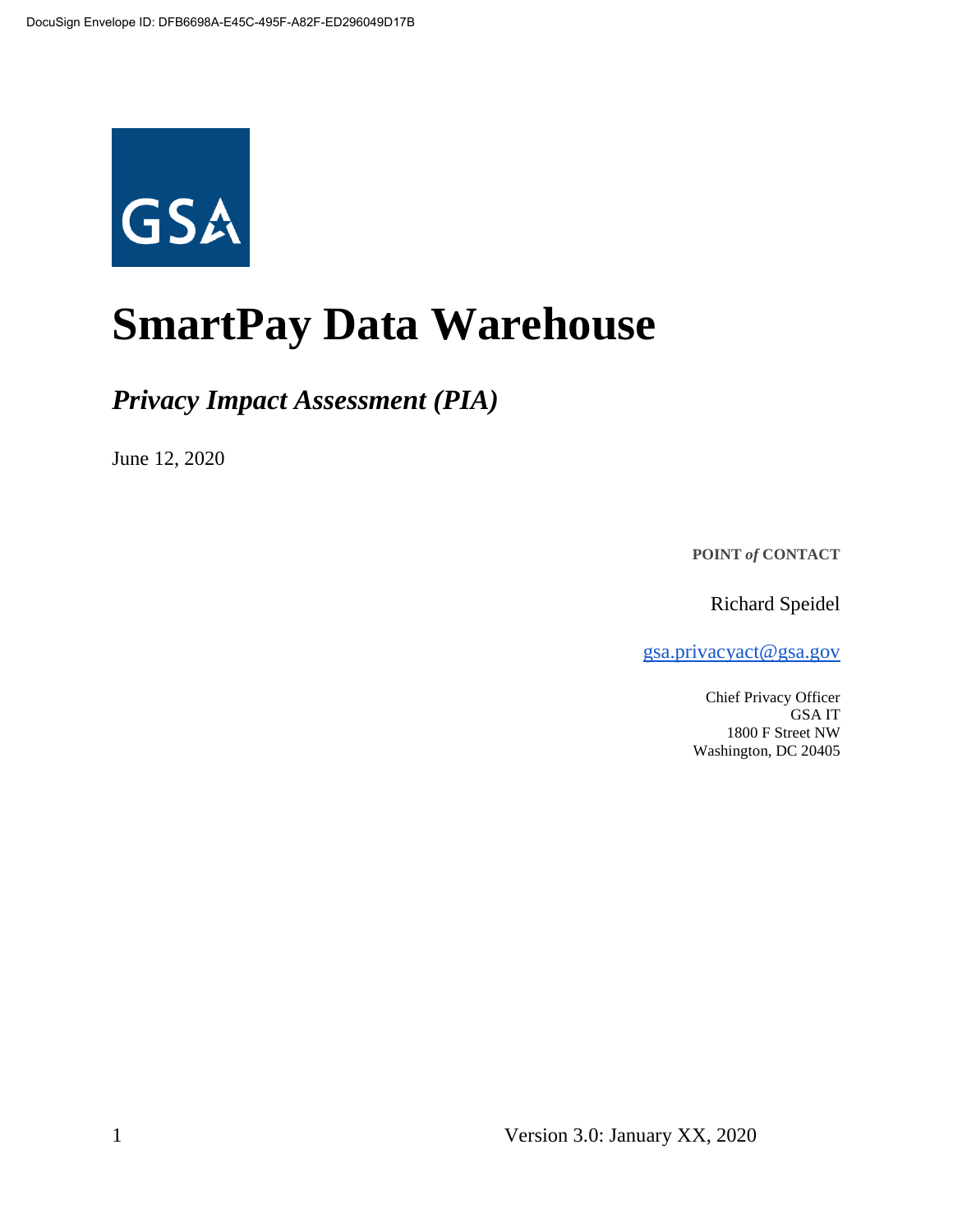# **Instructions for GSA employees and contractors:**

This t[e](https://www.justice.gov/opcl/e-government-act-2002)mplate is designed to help GSA employees and contractors comply with the  $E$ -[Government Act of 2002, Section 208.](https://www.justice.gov/opcl/e-government-act-2002) GSA conducts privacy impact assessments (PIAs) for electronic information systems and collections in accordance with [CIO 1878.3 Developing and](https://insite.gsa.gov/directives-library/developing-and-maintaining-privacy-threshold-assessments-privacy-impact-assessments-privacy-act-notices-and-system-of-records-notices-18783-cio)  [Maintaining Privacy Threshold Assessments, Privacy Impact Assessments, Privacy Act Notices,](https://insite.gsa.gov/directives-library/developing-and-maintaining-privacy-threshold-assessments-privacy-impact-assessments-privacy-act-notices-and-system-of-records-notices-18783-cio)  [and System of Records Notices.](https://insite.gsa.gov/directives-library/developing-and-maintaining-privacy-threshold-assessments-privacy-impact-assessments-privacy-act-notices-and-system-of-records-notices-18783-cio) The template is designed to align with GSA business processes and can cover all of the systems, applications, or projects logically necessary to conduct that business.

The document is designed to guide GSA Program Managers, System Owners, System Managers, and Developers as they assess potential privacy risks during th[e](https://insite.gsa.gov/cdnstatic/insite/Managing_Enterprise_Risk_%5BCIO_IT_Security_06-30_Rev_14%5D_02-01-2019.pdf) [early stages of development and](https://insite.gsa.gov/cdnstatic/insite/Managing_Enterprise_Risk_%5BCIO_IT_Security_06-30_Rev_14%5D_02-01-2019.pdf)  [throughout the system, application, or project's life cycle.](https://insite.gsa.gov/cdnstatic/insite/Managing_Enterprise_Risk_%5BCIO_IT_Security_06-30_Rev_14%5D_02-01-2019.pdf)

The completed PIA shows how GSA builds privacy protections into technology from the start. Completed PIAs are available to the public at [gsa.gov/pia.](https://www.gsa.gov/reference/gsa-privacy-program/privacy-impact-assessments-pia)

Each section of the template begins with a statement of GSA's commitment to the Fair Information Practice Principles (FIPPs), a set of eight precepts that are codified in the [Privacy](https://www.justice.gov/opcl/policy-objectives)  [Act of 1974.](https://www.justice.gov/opcl/policy-objectives)

**Please complete all sections in italicized brackets and then delete the bracketed guidance, leaving only your response.** Please note the instructions, signatory page, and document revision history table will be removed prior to posting the final PIA to GSA's website. **Please send any completed PIAs or questions to gsa.privacyact@gsa.gov.**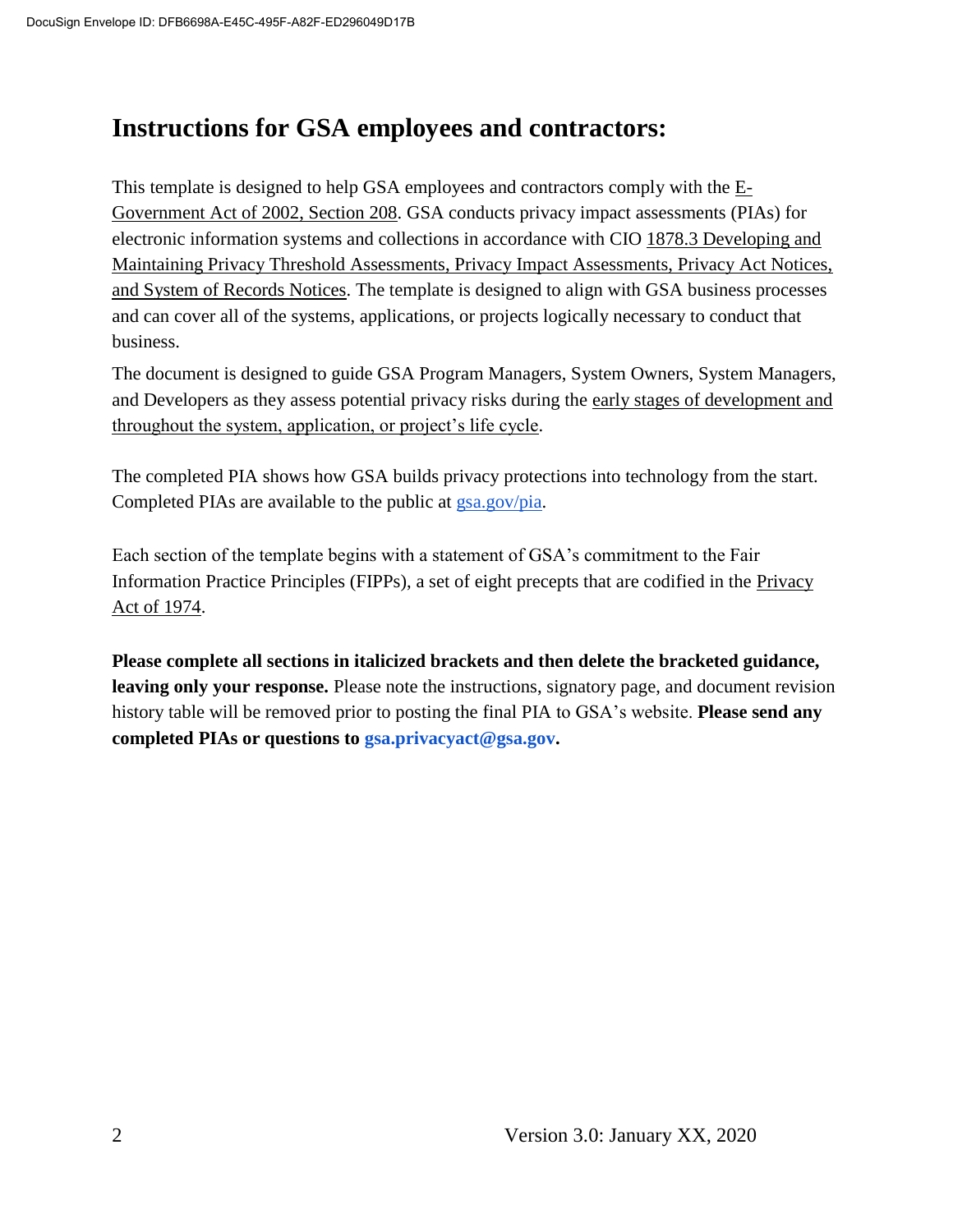# **Stakeholders**

Name of Information System Security Manager (ISSM):

● Jonathan Wallick

Name of Program Manager/System Owner:

● Narendra Rao

# **Signature Page**

Signed:

-DocuSigned by: Jonathan Wallick

**\_\_\_\_\_\_\_\_\_\_\_\_\_\_\_\_\_\_\_\_\_\_\_\_\_\_\_\_\_\_\_\_\_\_\_\_\_\_** Information System Security Manager (ISSM)

-DocuSianed by:

 $\blacksquare$   $\blacksquare$   $\blacksquare$   $\blacksquare$   $\blacksquare$   $\blacksquare$   $\blacksquare$   $\blacksquare$ 

Program Manager/System Owner

-DocuSigned by:  $\frac{1305411107500}{17105411107500}$ 

Chief Privacy Officer (CPO) - Under the direction of the Senior Agency Official for Privacy (SAOP), the CPO is responsible for evaluating the PIA and ensuring the program manager/system owner has provided complete privacy-related information.

# **Document Revision History**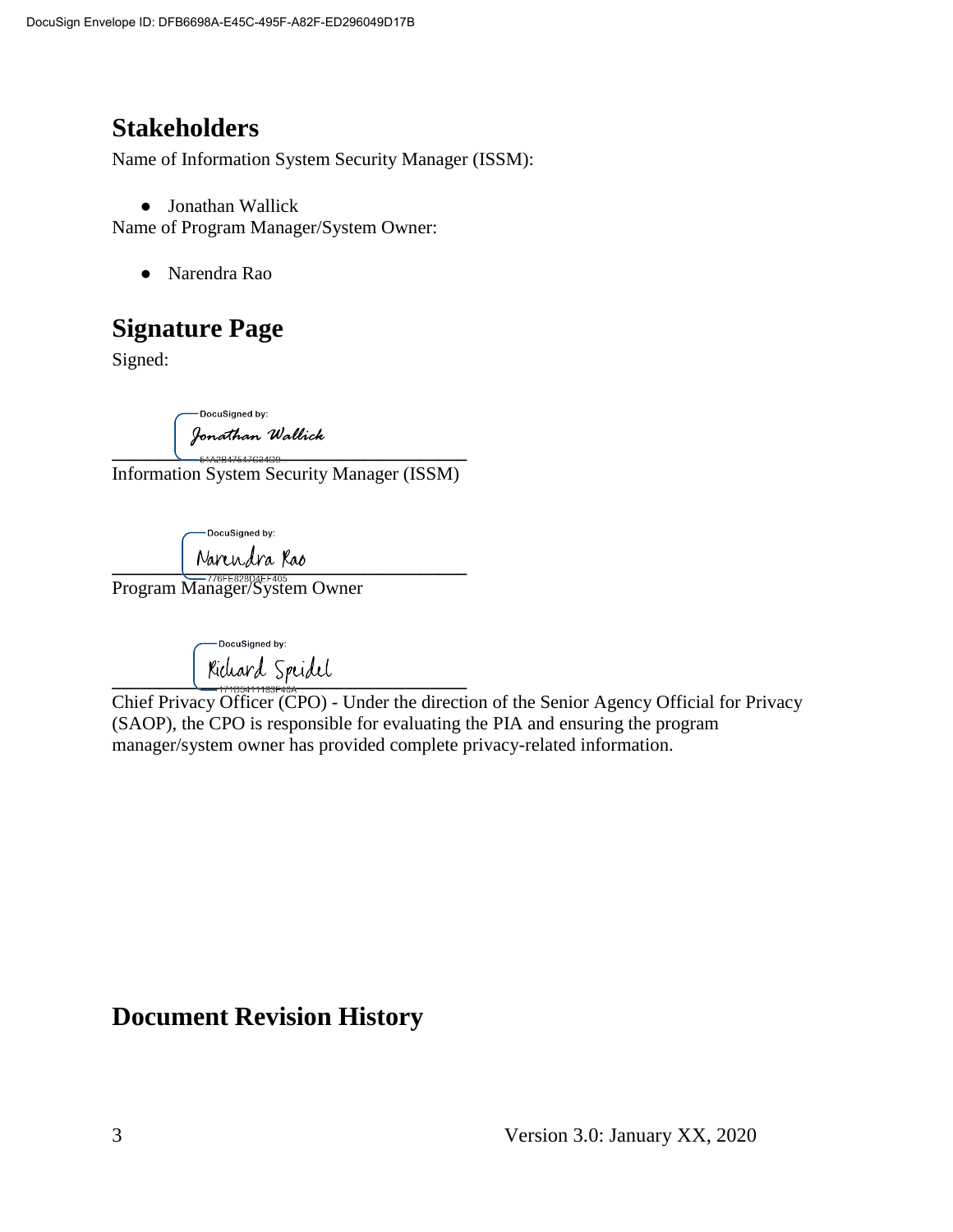| <b>Date</b> | <b>Description</b>                                                                                                                  | <b>Version of</b><br><b>Template</b> |
|-------------|-------------------------------------------------------------------------------------------------------------------------------------|--------------------------------------|
| 01/01/2018  | Initial Draft of PIA Update                                                                                                         | 1.0                                  |
| 04/23/2018  | Added questions about third-party services and<br>robotics process automation (RPA)                                                 | 2.0                                  |
| 6/26/2018   | New question added to Section 1 regarding<br><b>Information Collection Requests</b>                                                 | 2.1                                  |
| 8/29/2018   | Updated prompts for questions 1.3, 2.1 and 3.4.                                                                                     | 2.2                                  |
| 11/5/2018   | Removed Richard's email address                                                                                                     | 2.3                                  |
| 11/28/2018  | Added stakeholders to streamline signature process<br>and specified that completed PIAs should be sent to<br>gsa.privacyact@gsa.gov |                                      |
| 4/15/2019   | Updated text to include collection, maintenance or<br>dissemination of PII in accordance with e-Gov Act<br>$(44$ U.S.C. § 208)      | 2.5                                  |
| 9/18/2019   | Streamlined question set                                                                                                            | 3.0                                  |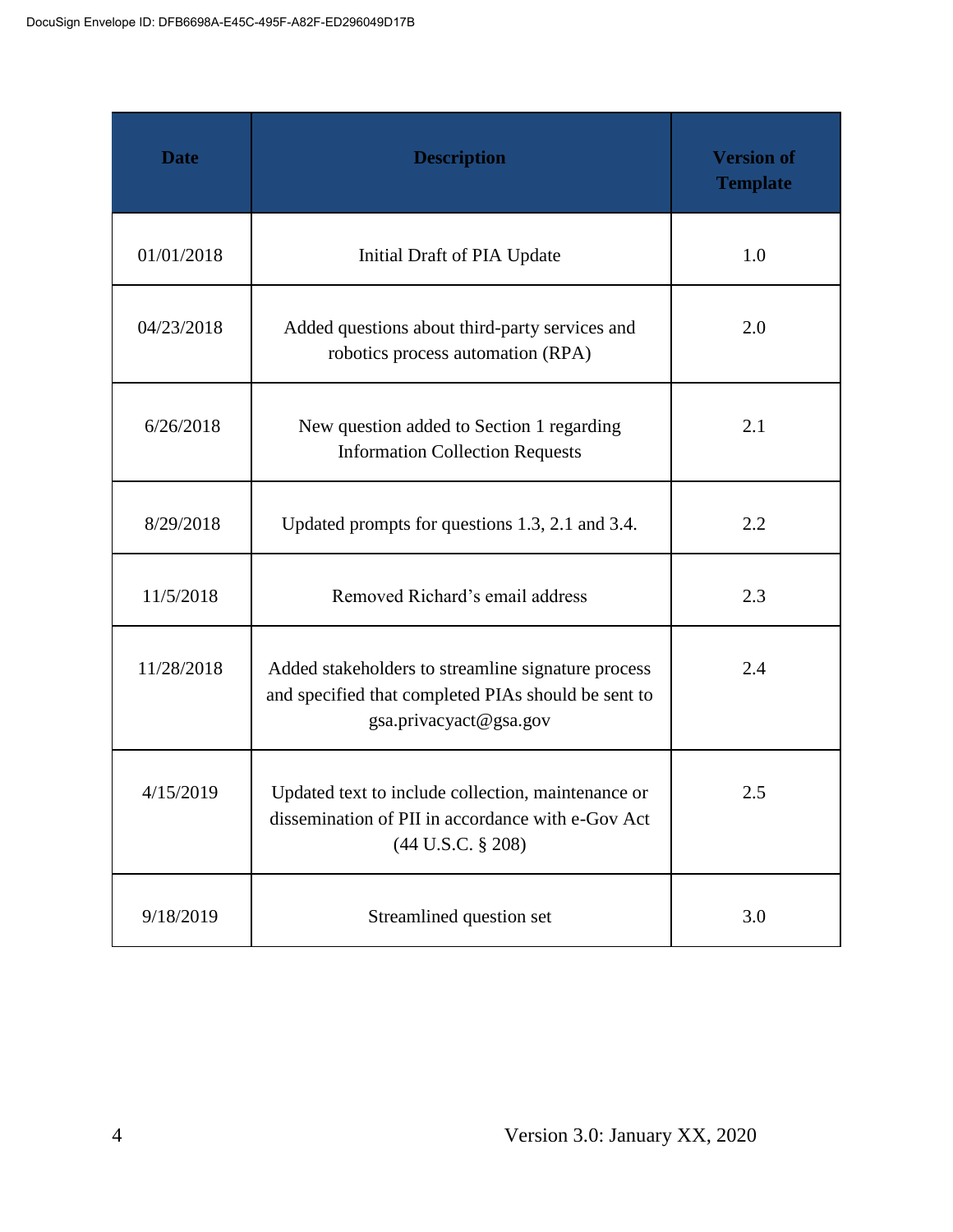# **Table of contents**

#### **SECTION 1.0 PURPOSE OF COLLECTION**

1.1 What legal authority and/or agreements allow GSA to collect, maintain, use, or disseminate the information?

1.2 Is the information searchable by a personal identifier, for example a name or Social Security number? If so, what Privacy Act System of Records Notice(s) applies to the information being collected?

1.3 Has an information collection request (ICR) been submitted to or approved by the Office of Management and Budget (OMB)? If yes, provide the relevant names, OMB control numbers and expiration dates.

1.4 What is the records retention schedule for the information system(s)? Explain how long and for what reason the information is kept.

#### **SECTION 2.0 OPENNESS AND TRANSPARENCY**

2.1 Will individuals be given notice before to the collection, maintenance, use or dissemination and/or sharing of personal information about them? If not, please explain.

#### **SECTION 3.0 DATA MINIMIZATION**

3.1 Why is the collection and use of the PII necessary to the project or system?

3.2 Will the system create or aggregate new data about the individual? If so, how will this data be maintained and used?

3.3 What controls exist to protect the consolidated data and prevent unauthorized access?

3.4 Will the system monitor members of the public, GSA employees, or contractors?

3.5 What kinds of report(s) can be produced on individuals?

3.6 Will the data included in any report(s) be de-identified? If so, how will GSA aggregate or de-identify the data?

#### **SECTION 4.0 LIMITS ON USES AND SHARING OF INFORMATION**

4.1 Is the information in the system, application, or project limited to only the information that is needed to carry out the purpose of the collection, maintenance, use, or dissemination?

4.2 Will GSA share any of the information with other individuals, Federal and/or state agencies, or private sector organizations? If so, how will GSA share the information?

4.3 Is the information collected directly from the individual or is it taken from another source? If so, what is the other source(s)?

4.4 Will the system, application, or project interact with other systems, either within GSA or outside of GSA? If so, what other system(s), application(s) or project(s)? If so, how? If so, is a formal agreement(s) in place?

#### **SECTION 5.0 DATA QUALITY AND INTEGRITY**

5.1 How will GSA verify the information collection, maintenance, use, or dissemination for accuracy and completeness?

#### **SECTION 6.0 SECURITY**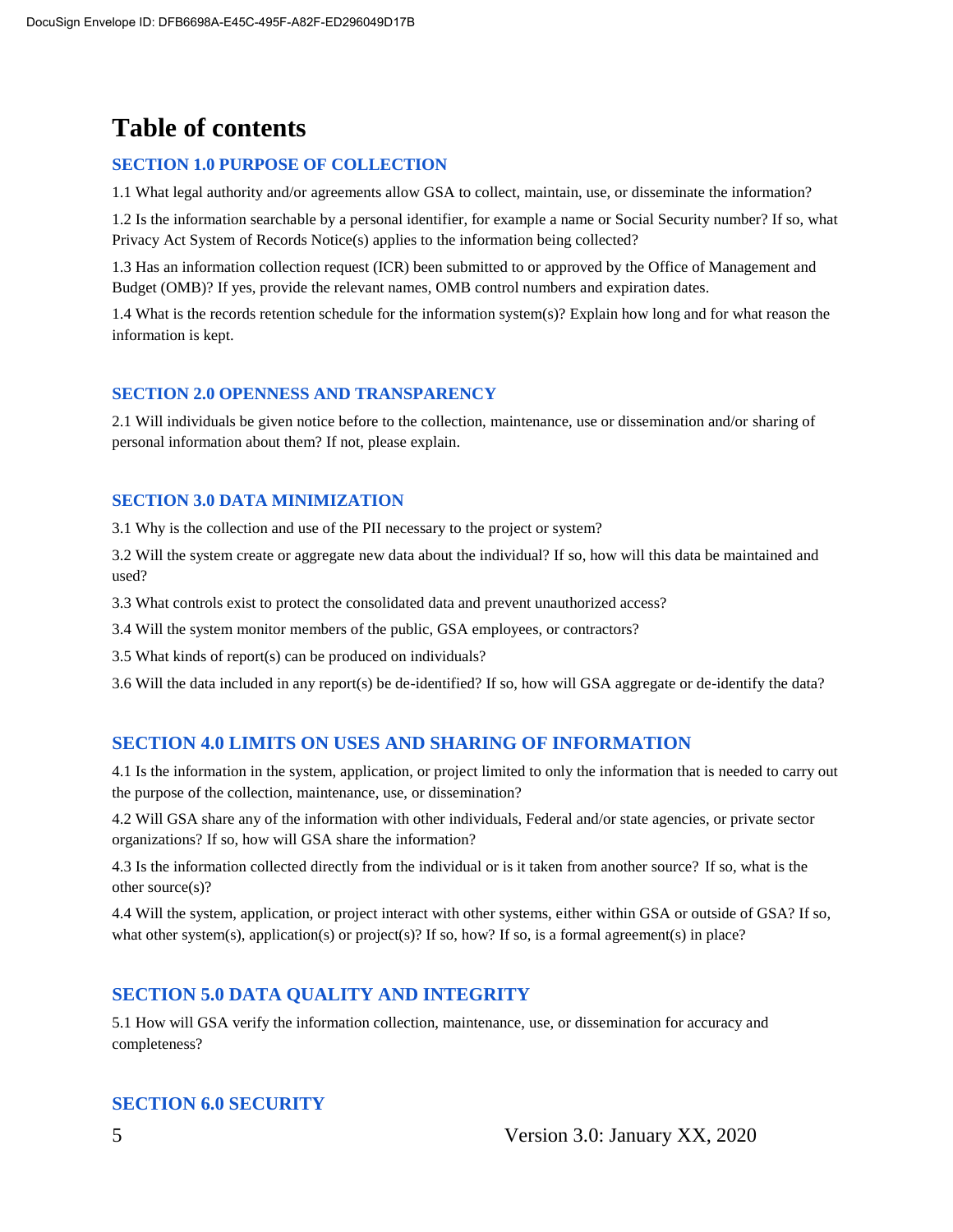6.1 Who or what will have access to the data in the project? What is the authorization process for access to the project?

6.2 Has GSA completed a system security plan (SSP) for the information system(s) supporting the project?

6.3 How will the system be secured from a physical, technical, and managerial perspective?

6.4 Are there mechanisms in place to identify and respond to suspected or confirmed security incidents and breaches of PII? If so, what are they?

#### **SECTION 7.0 INDIVIDUAL PARTICIPATION**

7.1 What opportunities do individuals have to consent or decline to provide information? Can they opt-in or opt-out? If there are no opportunities to consent, decline, opt in, or opt out, please explain.

7.2 What procedures allow individuals to access their information?

7.3 Can individuals amend information about themselves in the system? If so, how?

#### **SECTION 8.0 AWARENESS AND TRAINING**

8.1 Describe what privacy training is provided to users, either generally or specifically relevant to the project.

#### **SECTION 9.0 ACCOUNTABILITY AND AUDITING**

9.1 How does the system owner ensure that the information is being used only according to the stated practices in this PIA?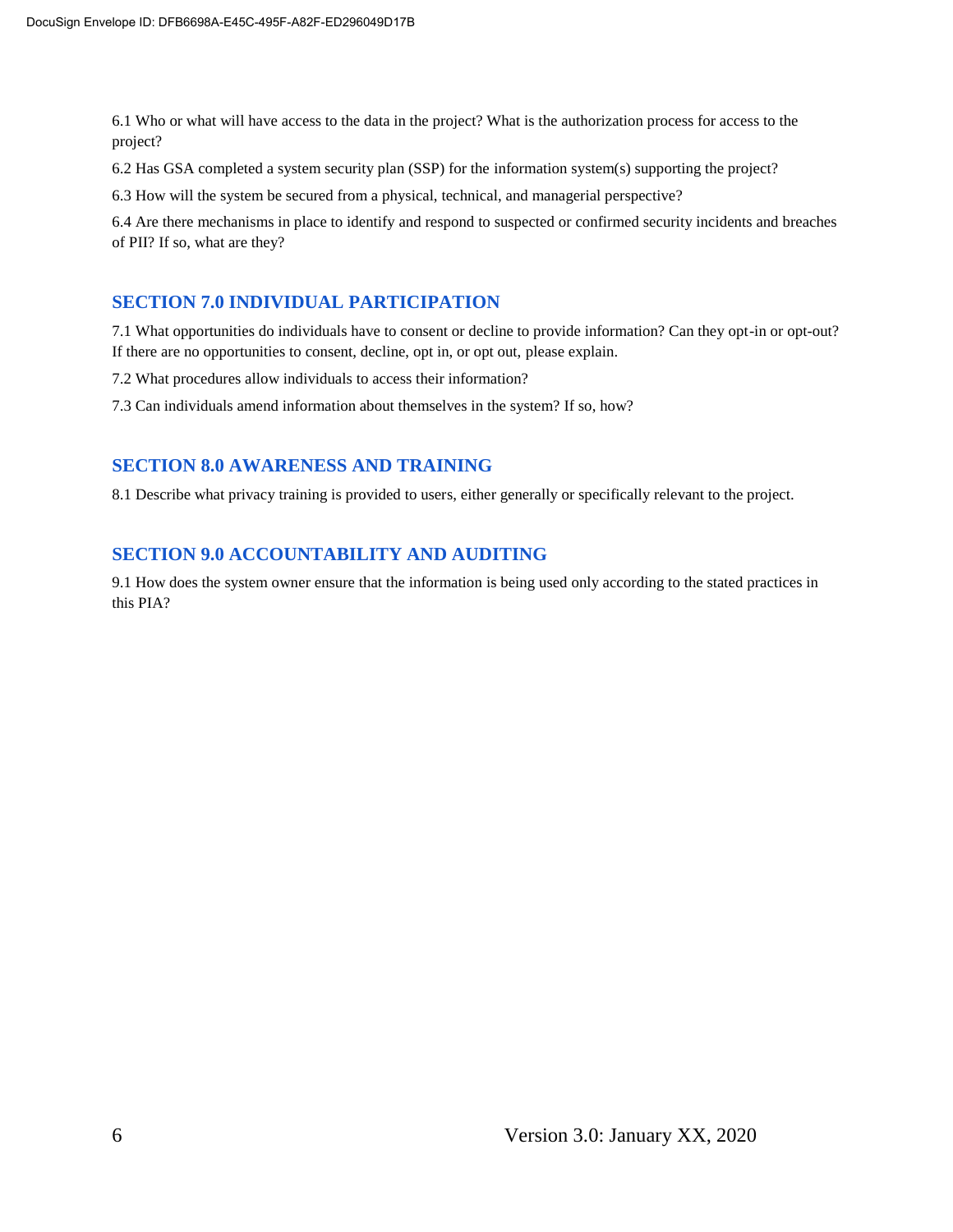#### **Document purpose**

This document contains important details about *SmartPay Data Warehouse.* To accomplish its mission *GSA-IT* must, in the course of managing *SmartPay Data Warehouse* collect personally identifiable information (PII) about the people who use such products and services. PII is any information<sup>[1]</sup> that can be used to distinguish or trace an individual's identity like a name, address, or place and date of birth.

GSA uses Privacy Impact Assessments (PIAs) to explain how it collects, maintains, disseminates, uses, secures, and destroys information in ways that protect privacy. This PIA comprises sections that reflect GSA's [privacy policy](https://www.gsa.gov/website-information/privacy-and-security-notice) and [program goals.](https://www.gsa.gov/portal/category/21419) The sections also align to the Fair Information Practice Principles (FIPPs), a set of eight precepts codified in the Privacy Act of 1974.[2]

#### **A. System, Application, or Project Name:**

*SmartPay Data Warehouse (SPDW)*

#### **B. System, application, or project includes information about:**

Federal Employees and contractors have their information retained.

#### **C. For the categories listed above, how many records are there for each?**

*8 Million Unique Charge Card Accounts as of 2/7/2020*

#### **D. System, application, or project includes these data elements:**

- Account Number
- Social Security Number
- Addendum Key
- Purch ID
- Transaction Unique Key
- Cardholder Unique ID
- Street Address
- Cardholder Work Phone Numbers
- Cardholder Fax Phone Numbers
- Cardholder Email Address Text
- Short Card Numbers
- Merchant Identifier
- First and Last Names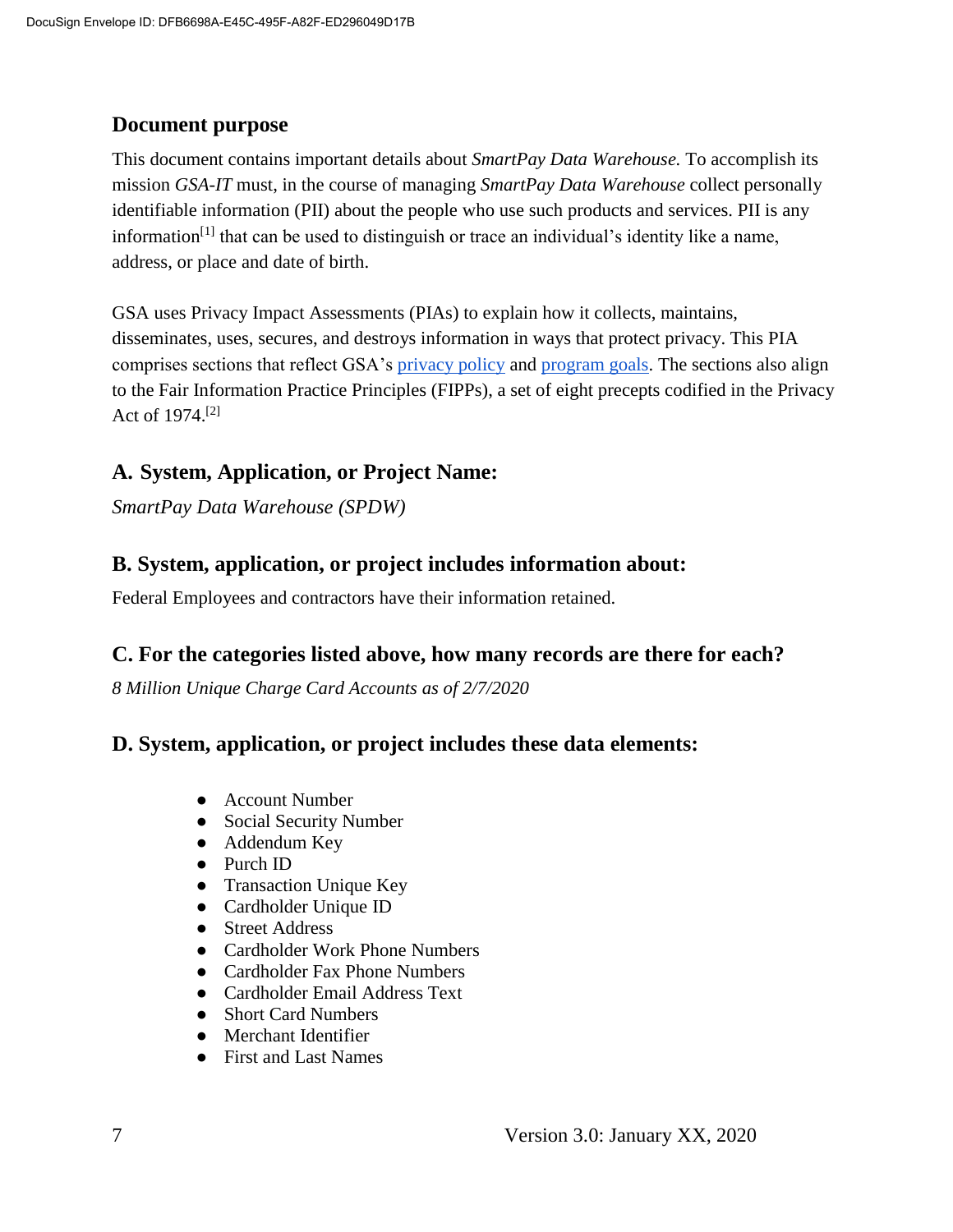## **Overview**

SmartPay Data Warehouse is a GSA Federal Acquisition Services (FAS) Major Information System (MIS). SmartPay Data Warehouse serves as a repository for data provided by the various banks in support of the GSA charge card program. It holds data that can be used to view transaction information, dispute transactions, and create reports

SmartPay Data Warehouse provides a program wide view of government charge card data. The major requirements that GSA SmartPay Data Warehouse accomplishes with the Data Warehouse are as follows:

Spend Analysis – Analyzing spend to identify patterns and support strategic sourcing initiatives focused on leveraging volume buys to negotiate merchant discounts and achieve other procurement savings;

Risk Identification – The use of "rule based" methods and other data mining capabilities to identify high risk transactions, minimize the potential for, and detect incidences of misuse, fraud, waste, and abuse;

Performance Measurement and Reporting – The use of performance metrics and reporting to improve overall card program management;

Refund Management and Compliance Monitoring – The use of data and data management tools to improve the receipt of refunds and monitor banks' adherence to refund and fee/pricing commitments;

Tax Reclamation: Analyzing transaction data to identify and assist with the recovery of State and Local taxes that have been inappropriately assessed on Federal government charge card transactions.

## **Securing Sensitive PII and PCI Data**

Data is secured during transport via SFTP(22) and the files during transport retain their GPG (RSA 2048) encryption. All flat files at rest are GPG encrypted using RSA 2048 encryption. Chargecard Numbers pulled from the files are stored in the SmartPay Data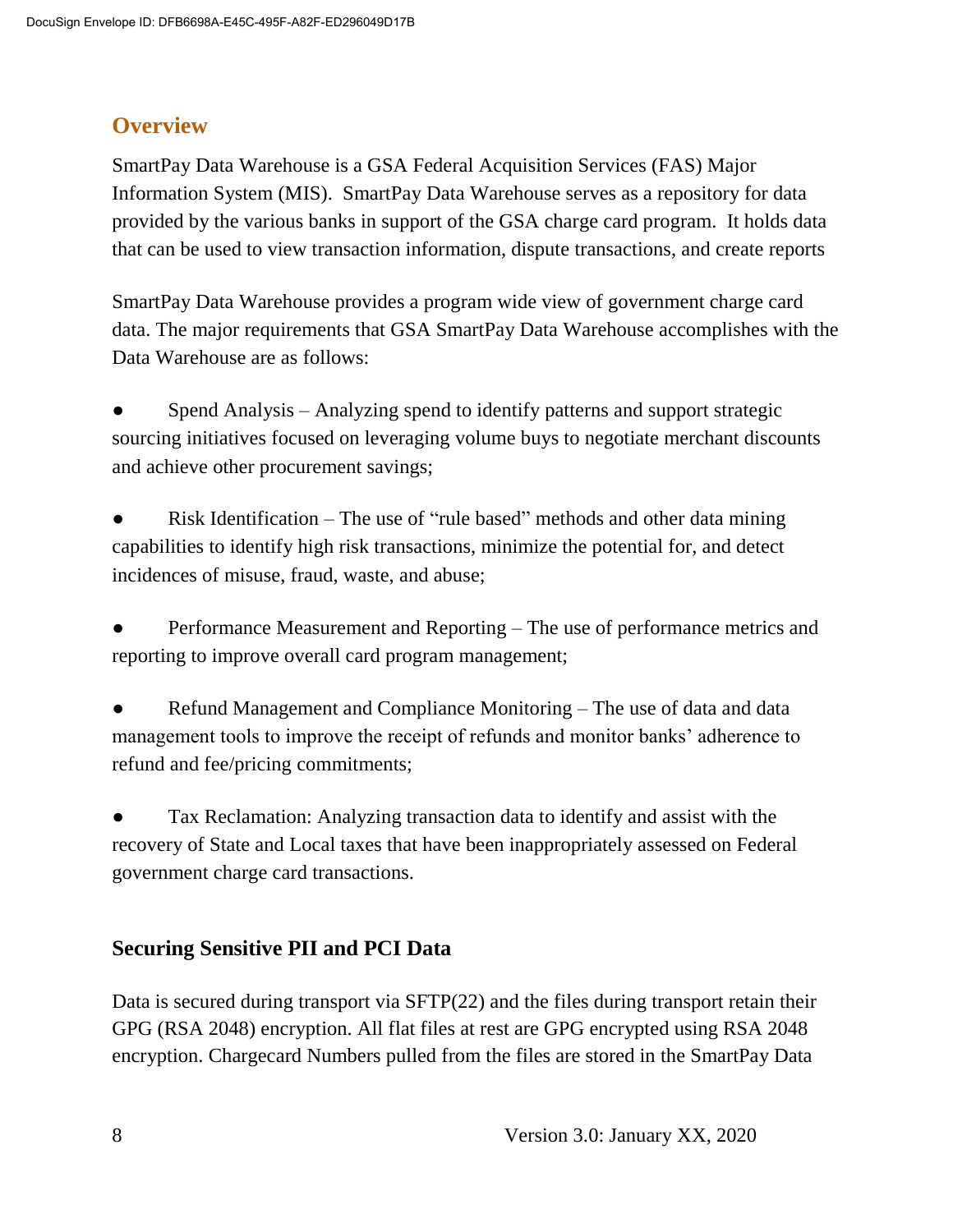Warehouse database which maintains disk encryption in addition to the column-level data key encryption.

The EIO protects GSA data that resides (rests) on GSA's disk storage devices by securing the disk storage devices within secure Tier-3 data center facilities. These facilities are secured by multiple levels of protection; from locked and pass-key protected reinforced doors to 24x7 on-site authorized security guards. All forms of data media are protected by AES256 level encryption. Data is further protected by state-of-the-art closed circuit surveillance systems as well as early detection systems for smoke, fire, and water. Data residing on backup tapes is protected in two locations: duplicate backup tapes are stored in GSA secure tape libraries which are located within GSA secure data centers, and offsite tapes are stored at a GSA-authorized and secure off-site storage location: Iron Mountain.

# **Use of PII & PCI**

SmartPay Data Warehouse only uses the charge card numbers, which are placed into the SmartPay DataWarehouse Database. The system which holds the PII and PCI is within a separate environment on a separate vlan. The database maintains disk encryption in addition to the column-level data key encryption using AES256 encryption. The remainder of the PII and PCI remains untouched and GPG encrypted on the processing server. It will be retained there for 7 years as per policy.

## **PII Sharing with GSA systems**

Data files containing PII/PCI are sent over SFTP to the Transportation Audit Management System (TAMS) to support their business mission. Data is aggregated into a non PII/PCI format which is available to users on the SmartPay Portal and Business Objects dashboards.

## **SECTION 1.0 PURPOSE OF COLLECTION**

#### **1.1 What legal authority and/or agreements allow GSA to collect, maintain, use, or disseminate the information?**

The Privacy Act of 1974, 5 U.S.C. § 552a, establishes a code of fair information practices that governs the collection, maintenance, use, and dissemination of information about individuals that is maintained in systems of records by federal agencies. Any other legal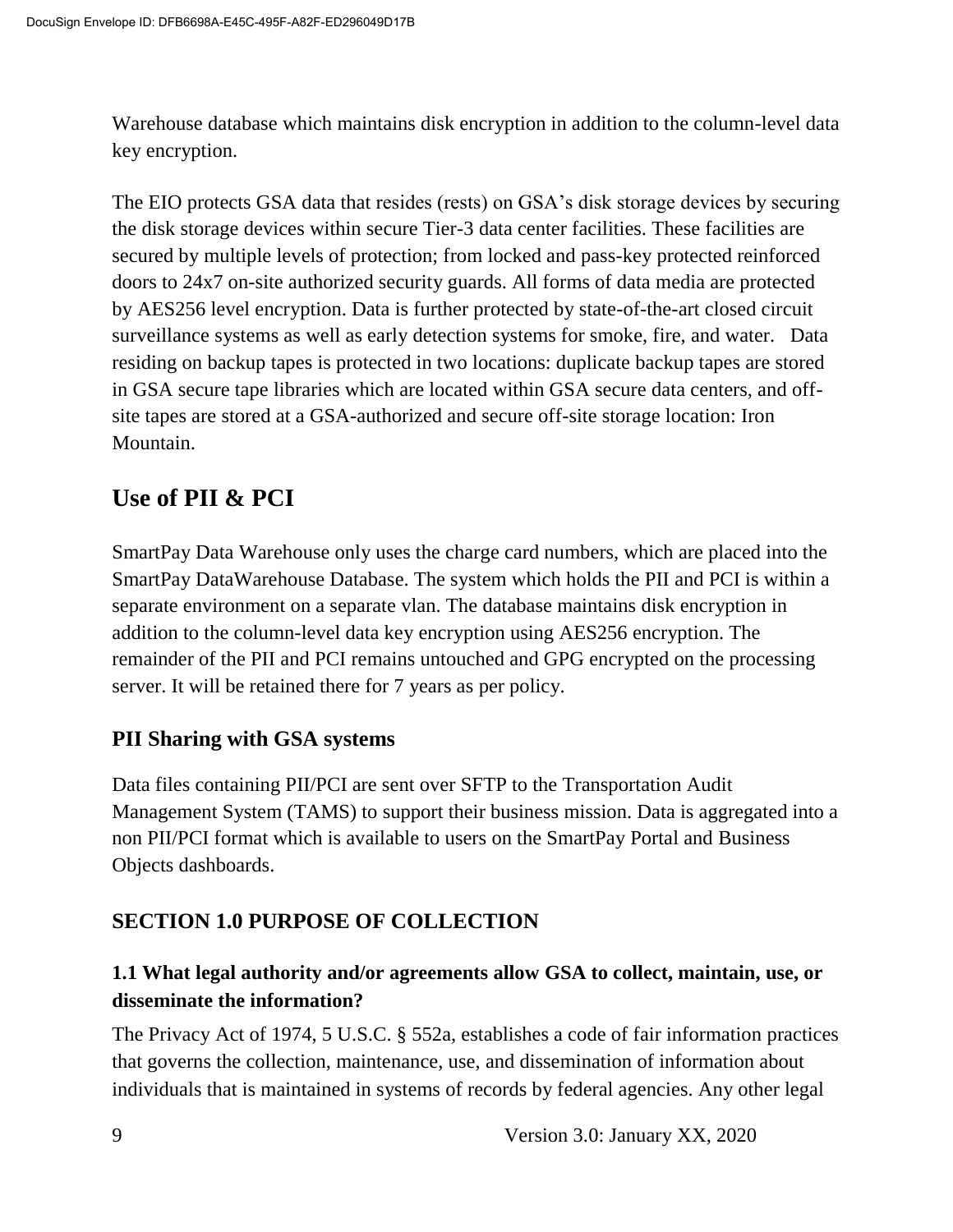authority can be found in the SmartPay Master Contract, which can be granted access upon request.

### **1.2 Is the information searchable by a personal identifier, for example a name or Social Security Number? If so, what System of Records Notice(s) apply/applies to the information?**

Information is not searchable by a PII. PII/PCI data sent by the banks remains encrypted in flat files on eagu1p. The only data that is searchable would be the Charge Card numbers within the database, but there is no PII in reference to those card numbers.

## **1.3 Has an Information Collection Request (ICR) been submitted to or approved by the Office of Management and Budget (OMB)? If yes, provide the relevant names, OMB control numbers, and expiration dates.**

*Not Applicable as this is not an information collection.*

### **1.4 Has a records retention schedule been approved by the National Archives and Records Administration (NARA)? Explain how long and for what reason the information is retained.**

C.7.2.4 of the SmartPay Master Contract specifies the retention period for all materials relating to SmartPay Data Warehouse. Utilized within the contract is: FAR 4.805 Storage, handling, and contract files and NARA General Records Schedule 01.1/010 (DAA-GRS-2013.0003.0001). SPDW utilizes the FAR definition of "final contract payment" rather than using the "occurrence of each transaction" as its counting commencement date. Note: year within the contract is in reference to fiscal years.

Within SPDW, "standalone" PII that is maintained to fill future transactions is included under: PII Record Extracts and Logs (for reports, upgrades, migration purposes) - Record Title: Personally Identifiable Information Extracts - OMB M-07-16 (May 22, 2007), Attachment 1, Section C, bullet "Log and Verify. This data is Temporary. It is to be destroyed when 90 days old or no longer needed pursuant to supervisory authorization, whichever is appropriate per: DAA-GRS-2013-0007-0012 (GRS 04.2/130). Additionally, Personally Identifiable Information Extract Logs should be maintained for a temporary period of time and destroyed when business use ceases.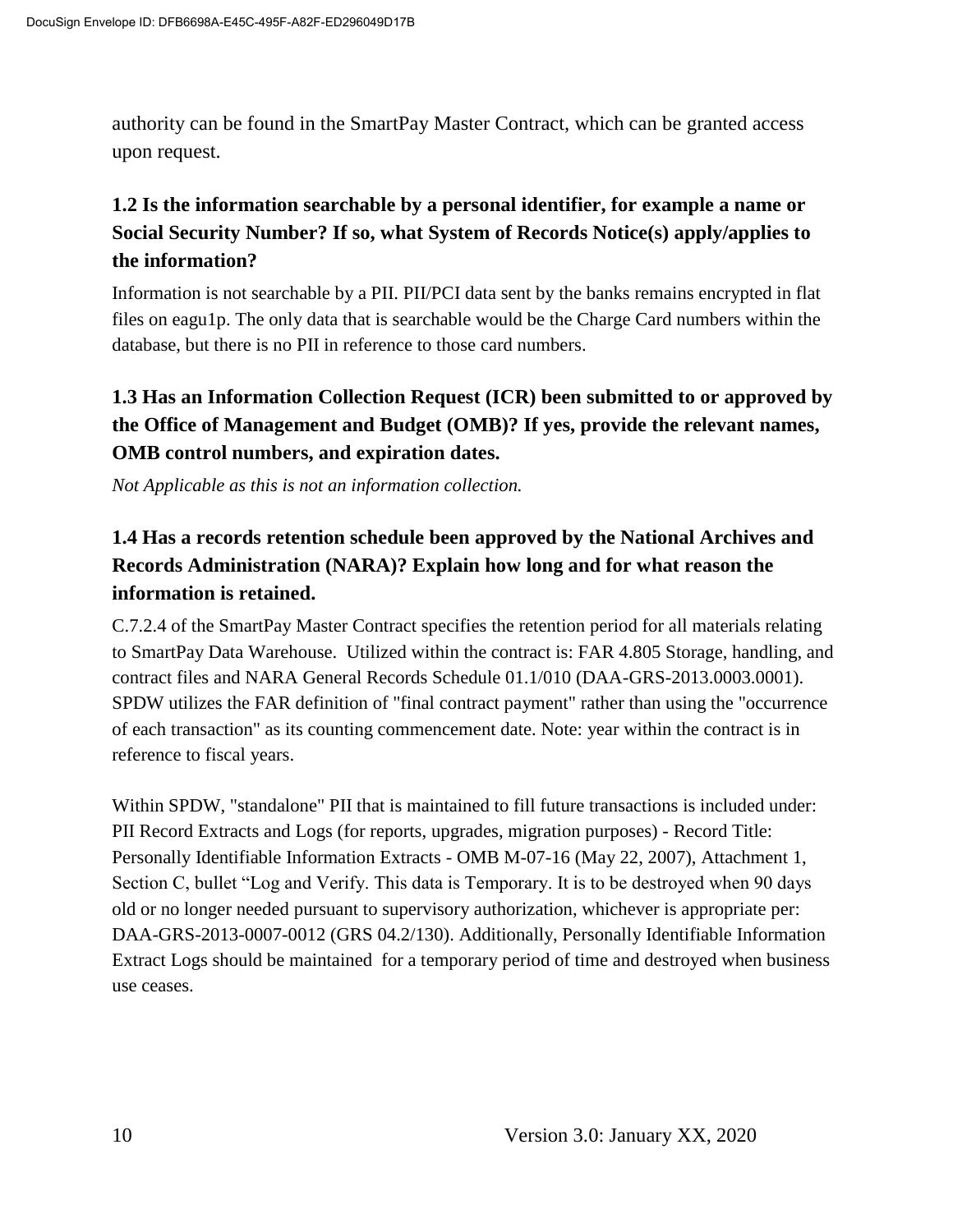## **SECTION 2.0 OPENNESS AND TRANSPARENCY**

#### **2.1 Will individuals be given notice before the collection, maintenance, use or dissemination of personal information about themselves? If not, please explain.**

As a part of the cardholder agreement, personal data is provided to the banks. Please see C.7.4.2.2 of the SmartPay Master Contract (covered in the system of records) for more information. SmartPay provides aggregated reporting that does not include individual user information. A specific individual's data sharing from the SmartPay Data Warehouse is limited to specific circumstances such as: Congressional requests, IG requests and investigations, or requests by other need to know organizations.

## **SECTION 3.0 DATA MINIMIZATION**

#### **3.1 Why is the collection and use of the PII necessary to the system, application, or project?**

Banks send flat files containing the required information (Charge card numbers, and transaction data), but additionally within those files, PII is contained. That PII data is not required and left encrypted on Eagu1P as a result. PCI Data is collected in order to aggregate and track federal spending.

#### **3.2 Will the system, application, or project create or aggregate new data about the individual? If so, how will this data be maintained and used?**

Data about individual users is not used and simply retained in an encrypted format for the obligated seven (7) years.

#### **3.3 What protections exist to protect the consolidated data and prevent unauthorized access?**

There are multiple protections in place in order to protect the data. Column level encryption protects the charge card numbers within the database, and in addition there is disk level encryption for the database. The processing server where the remainder of the PII/PCI is retained maintains disk level encryption and the files themselves are GPG encrypted. Beyond that, the charge card numbers are aggregated and can't be viewed in reports or dashboards. Lastly, the datacenters where the servers reside are T3 datacenters with a host of physical and digital controls.

#### **3.4 Will the system monitor the public, GSA employees, or contractors?**

*The system does not monitor the public, GSA Employees, or contractors in any capacity.*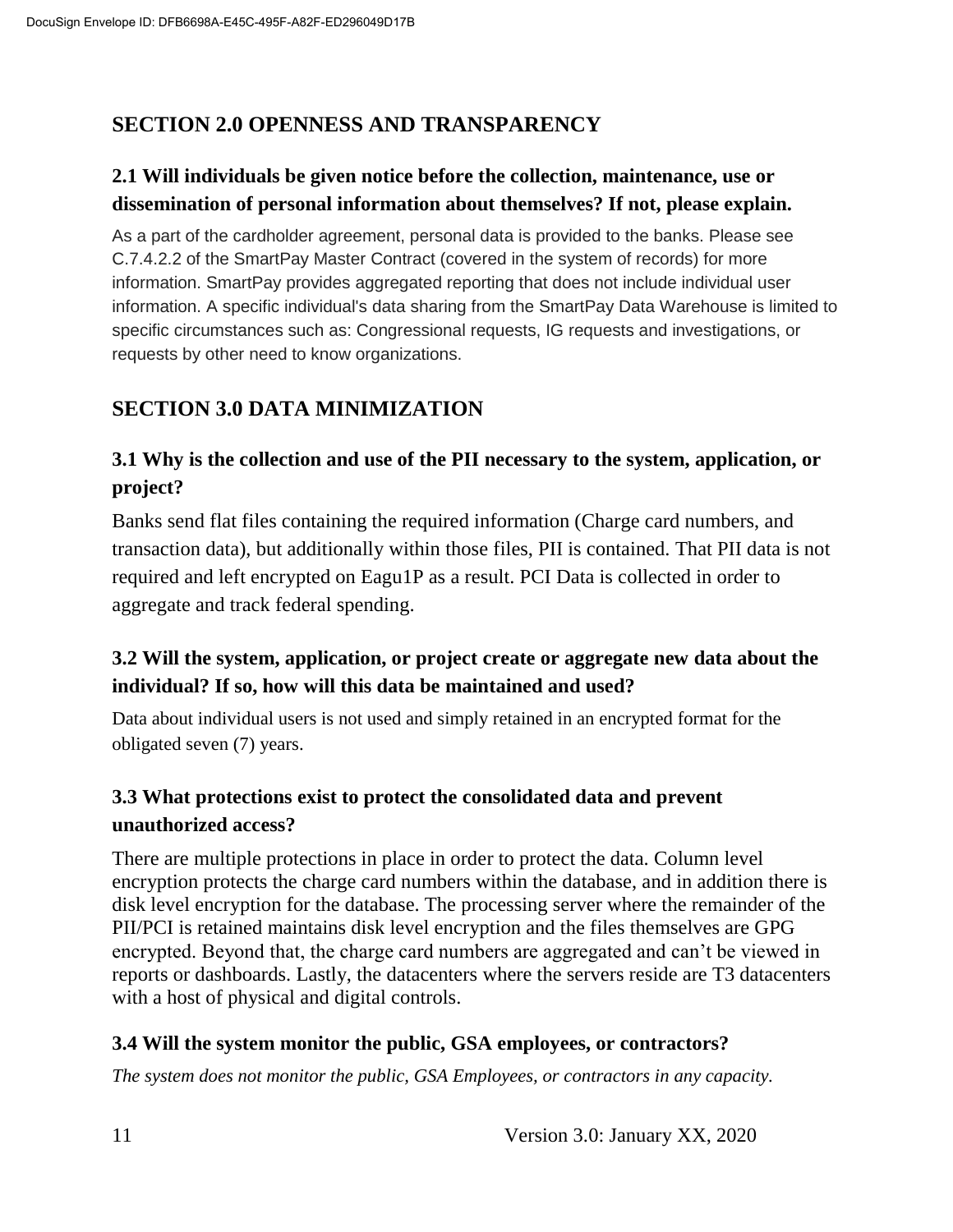#### **3.5 What kinds of report(s) can be produced on individuals?**

No reports are created for individuals, reports CAN be created for a specific charge card number, but that CC is not tied to an individual in the Database.

#### **3.6 Will the data included in any report(s) be de-identified? If so, what process(es) will be used to aggregate or de-identify the data?**

*Not applicable, no reports or dashboards contain individual's information.*

#### **SECTION 4.0 LIMITS ON USING AND SHARING INFORMATION**

#### **4.1 Is the information in the system, application, or project limited to only the information that is needed to carry out the purpose of the collection?**

No – in the flat files sent by the banks, there is a significant amount of PII & PCI data which is sent in addition to the information which is required for SmartPay Data Warehouse to function – however that data is left alone and encrypted on the processing server.

### **4.2 Will GSA share any of the information with other individuals, federal and/or state agencies, or private-sector organizations? If so, how will GSA share the information?**

| <b>Agency Group</b> | <b>Agency Name</b>                                          |
|---------------------|-------------------------------------------------------------|
| All Other Agencies  | Legislative Branch                                          |
| All Other Agencies  | <b>Federal Retirement Thrift</b><br><b>Investment Board</b> |
| All Other Agencies  | Merit Systems Protection Board                              |
| All Other Agencies  | <b>Federal Maritime Commission</b>                          |
| All Other Agencies  | African Development Foundation                              |

Yes. Data is shared with other federal agencies.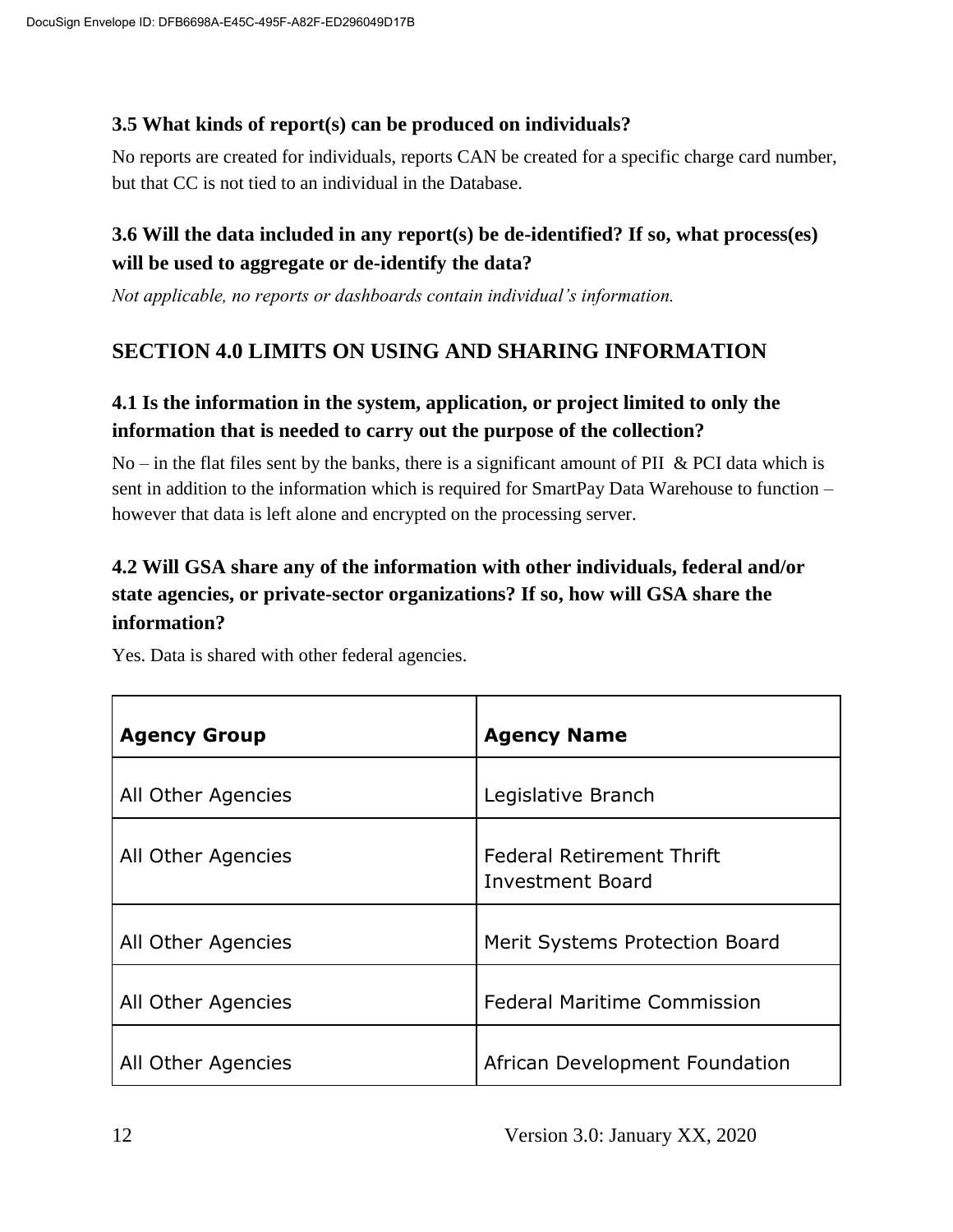| All Other Agencies                | <b>Inter-American Foundation</b>  |
|-----------------------------------|-----------------------------------|
| All Other Agencies                | Peace Corps                       |
| All Other Agencies                | Armed Forces Retirement Home      |
| The Judicial Branch               | The Judicial Branch               |
| Executive Office of the President | Executive Office of the President |
| Department of Agriculture         | Department of Agriculture         |
| Department of Commerce            | Department of Commerce            |
| Department of Interior            | Department of Interior            |
| Department of Labor               | Department of Labor               |
| Department of Defense             | Department of the Navy            |
| Department of Defense             | U.S. Marine Corps                 |
| Department of Defense             | Department of the Army            |
| Department of Defense             | Department of the Air Force       |
| U.S. Postal Service               | U.S. Postal Service               |
| Department of State               | Department of State               |
| Department of Treasury            | Department of Treasury            |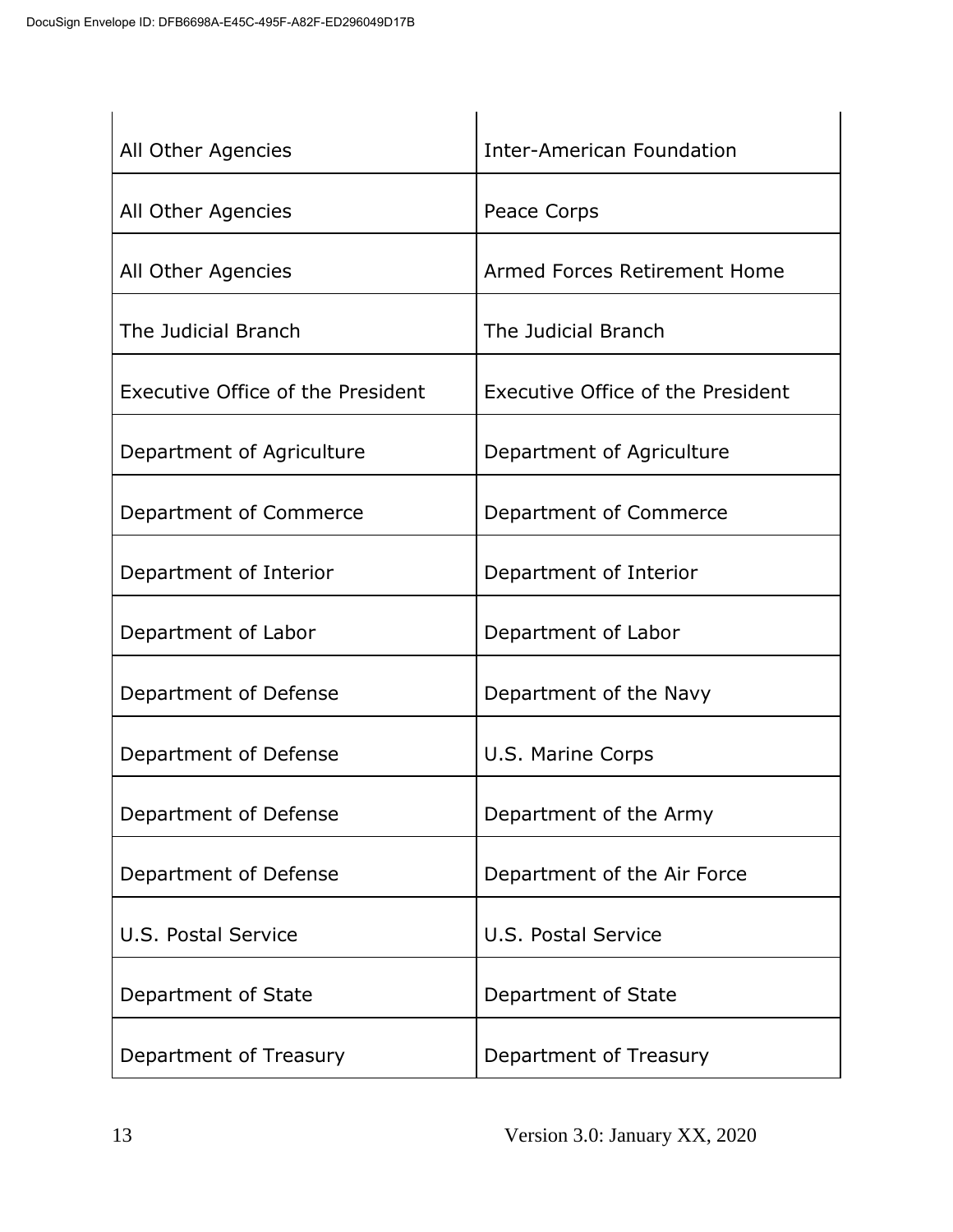| Office of Personnel Management                         | Office of Personnel Management                         |
|--------------------------------------------------------|--------------------------------------------------------|
| National Credit Union Administration                   | National Credit Union Administration                   |
| Social Security Administration                         | Social Security Administration                         |
| <b>Nuclear Regulatory Commission</b>                   | <b>Nuclear Regulatory Commission</b>                   |
| Smithsonian Institution                                | Smithsonian Institution                                |
| Smithsonian Institution                                | National Gallery of Art                                |
| Department of Veterans Affairs                         | Department of Veterans Affairs                         |
| <b>General Services Administration</b>                 | <b>General Services Administration</b>                 |
| <b>National Science Foundation</b>                     | <b>National Science Foundation</b>                     |
| <b>Federal Deposit Insurance</b><br>Corporation        | <b>Federal Deposit Insurance</b><br>Corporation        |
| <b>Federal Labor Relations Authority</b>               | <b>Federal Labor Relations Authority</b>               |
| Department of Defense -<br><b>Independent Agencies</b> | Department of Defense -<br><b>Independent Agencies</b> |
| <b>Consumer Product Safety</b><br>Commission           | <b>Consumer Product Safety</b><br>Commission           |
| <b>Environmental Protection Agency</b>                 | <b>Environmental Protection Agency</b>                 |
| Department of Transportation                           | Department of Transportation                           |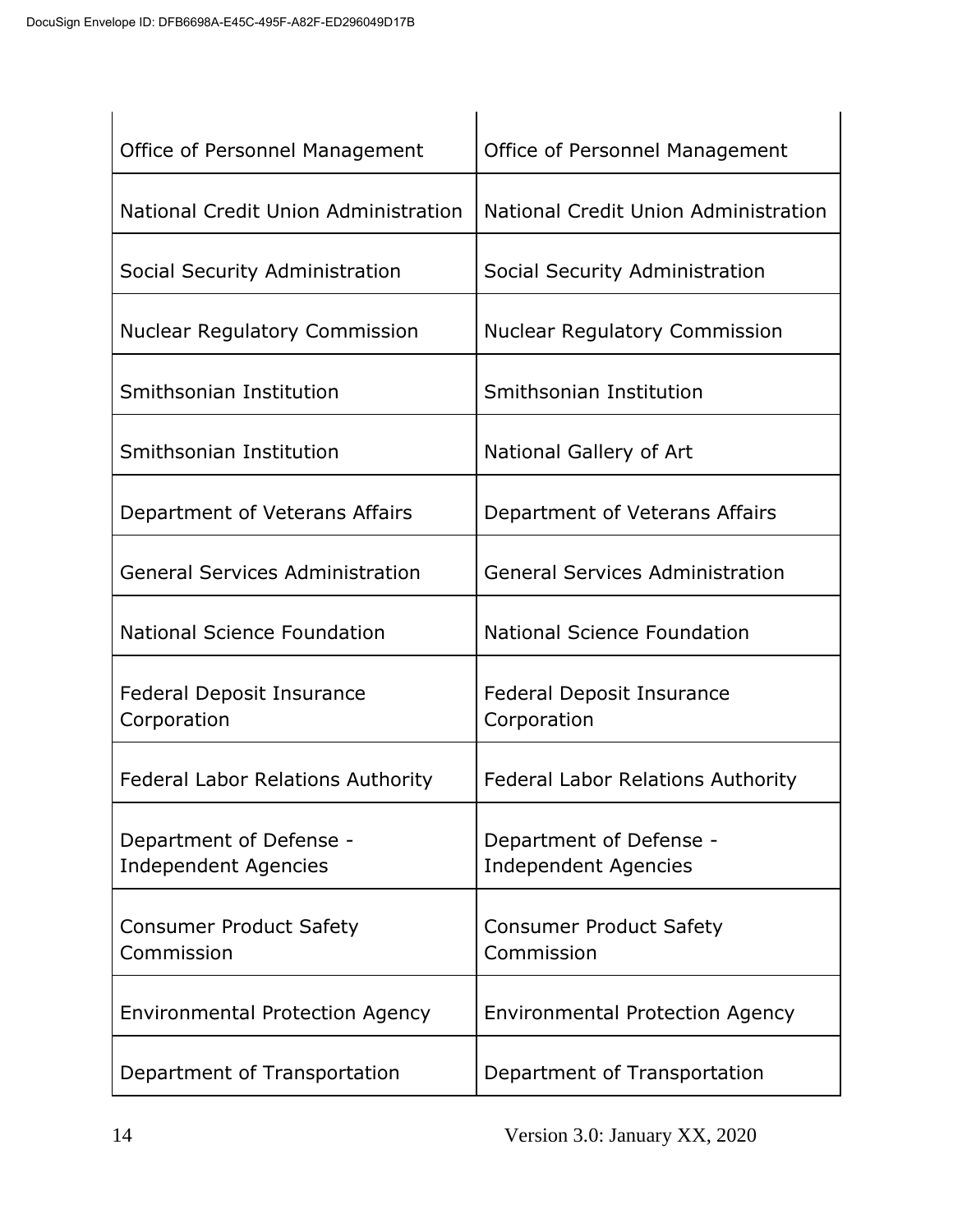| Department of Homeland Security                   | Department of Homeland Security                        |
|---------------------------------------------------|--------------------------------------------------------|
| Overseas Private Investment<br>Corporation        | Overseas Private Investment<br>Corporation             |
| Agency for International<br>Development           | Agency for International<br>Development                |
| <b>Small Business Administration</b>              | <b>Small Business Administration</b>                   |
| Department of Health and Human<br><b>Services</b> | Department of Health and Human<br>Services             |
| Farm Credit Administration                        | Farm Credit Administration                             |
| National Aeronautics and Space<br>Administration  | National Aeronautics and Space<br>Administration       |
| <b>Export Import Bank</b>                         | <b>Export Import Bank</b>                              |
| Department of Housing and Urban<br>Development    | Department of Housing and Urban<br>Development         |
| National Archives and Records<br>Administration   | <b>National Archives and Records</b><br>Administration |
| Department of Energy                              | Department of Energy                                   |
| Department of Education                           | Department of Education                                |
| U.S. Senate                                       | U.S. Senate                                            |
| Government Accountability Office                  | Government Accountability Office                       |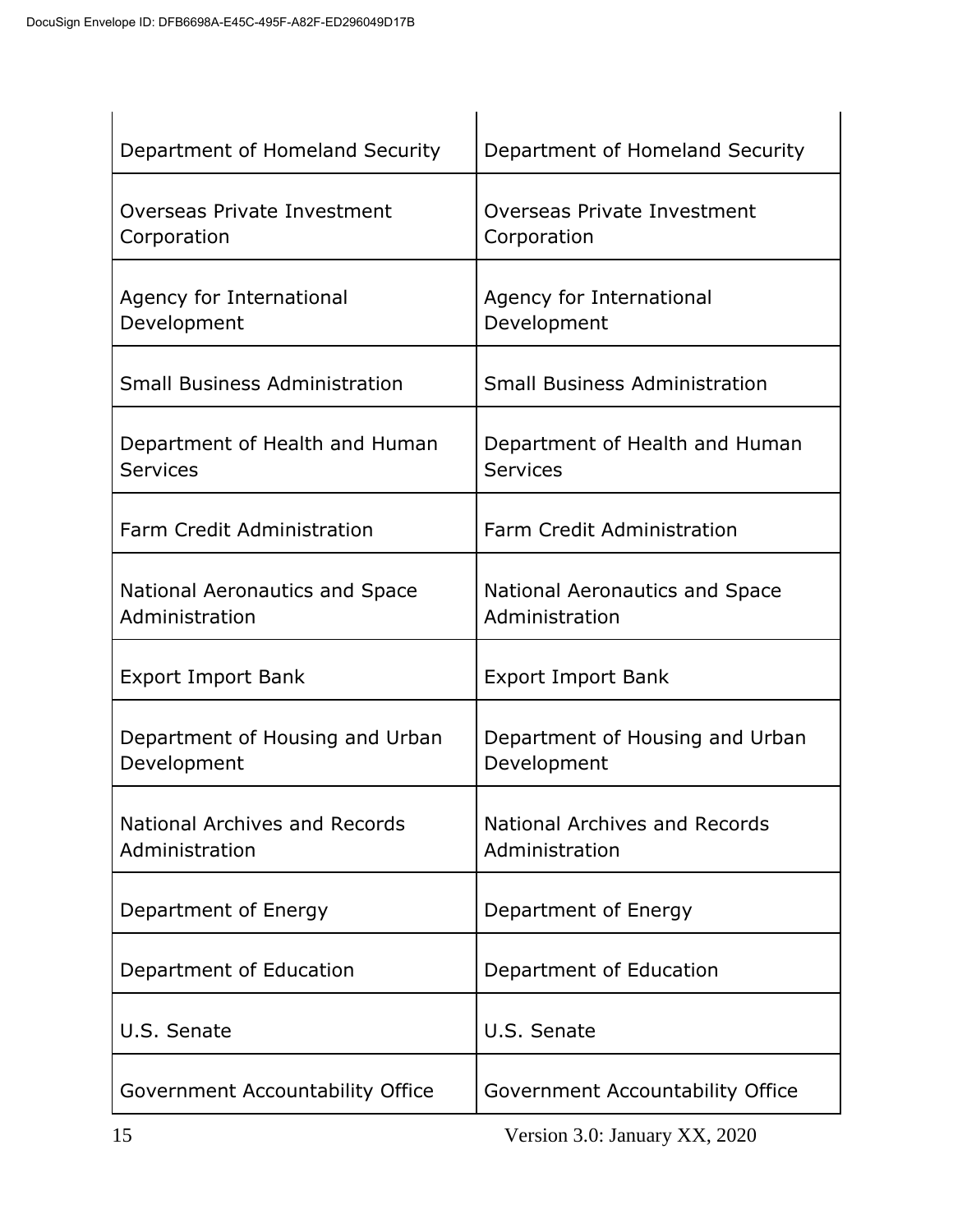| Appalachian Regional Commission | Appalachian Regional Commission                        |
|---------------------------------|--------------------------------------------------------|
| Department of Justice           | Offices, Boards, and Divisions                         |
| Department of Justice           | Drug Enforcement Administration                        |
| Department of Justice           | <b>Bureau of Prisoners</b>                             |
| Department of Justice           | U.S. Marshals Service                                  |
| Department of Justice           | Federal Bureau of Investigation                        |
| Department of Justice           | Office of Justice Programs                             |
| Department of Justice           | Bureau of Alcohol, Tobacco,<br>Firearms and Explosives |

Data is shared through two online portals, one of which is only accessible by internal GSA users, and the other by the public and other federal agencies. Without authentication, a very limited section of the data is viewable. This publically viewable data is Spend, Purchase, Travel, Refund, and Fleet data collected through the program. All data viewable through the portals is aggregated and contains no personally identifiable information or PCI data.

#### **4.3 Is the information collected directly from the individual or is it taken from another source? If so, what is the other source(s)?**

*Information is gathered by banks and sent by banks to the GSA. The Information is supplied by other sources as the federal government is not a bank with charge cards.*

#### **4.4 Will the system, application, or project interact with other systems, applications, or projects, either within or outside of GSA? If so, who and how? Is a formal agreement(s) in place?**

*There is interaction outside of the boundary within the GSA three times, and once outside of the GSA. The first interaction within the GSA, is the sharing of aggregated data between the* 

16 Version 3.0: January XX, 2020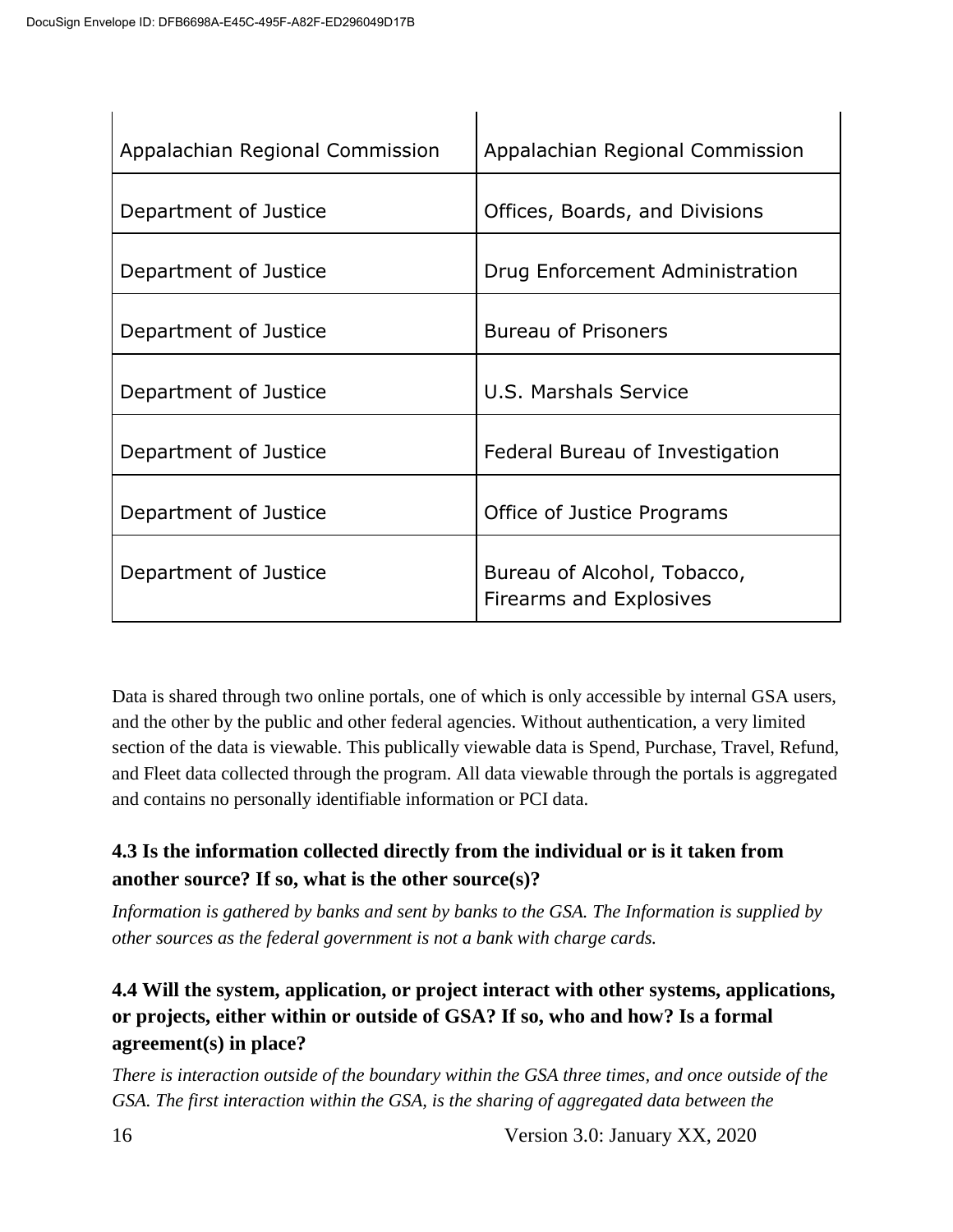*Business Objects environment and EAGU1Ps' Sybase IQ 16.4 Database over HTTPS(443) and SQL (2638). The second of the internal interactions is with the Unisys data center where the SmartPay Portal is hosted in the ClearPath environment. Aggregated data from the Sybase IQ 16.4 Database is shared over HTTPS (443) and SQL (2638) to the portal. The third internal interaction is the transfer of data files containing charge card numbers and non-pii data to TARPS (to become TAMS) on the ClearPath infrastructure over port 22. Clearpaths' environment has undergone a security Assessment and Authorization. Unisys will reach out in the event of a security incident. Lastly, data is accepted in GPG encrypted flat file format from banks over port 22 using the SFTP protocol. There is a formal agreement between SPDW and SmartPay Bank Contract Holders (CitiBank & USBank) which spell out conditions for incident reporting.* 

#### **SECTION 5.0 DATA QUALITY AND INTEGRITY**

#### **5.1 How will the information collected, maintained, used, or disseminated be verified for accuracy and completeness?**

No standards are followed for data quality – GSA follows nonspecific standards, namely (ISO-8000 & ISO 22745). All flat files at rest remain GPG encrypted (RSA 2048). GPG Encryption is done by the Red Hat Enterprise Linux libgcrypt Cryptographic Module (cert# 2657 [–](https://csrc.nist.gov/projects/Cryptographic-Algorithm-Validation-Program/details?product=1757) [note latest](https://csrc.nist.gov/projects/Cryptographic-Algorithm-Validation-Program/details?product=1757)  [operating environment tested was 7.4\)](https://csrc.nist.gov/projects/Cryptographic-Algorithm-Validation-Program/details?product=1757), Chargecard Numbers pulled from the files are stored in the SmartPay Data Warehouse database which maintains disk encryption in addition to the column-level data key encryption (Column level provided by OpenSSL, cert# 2473).

#### **SECTION 6.0 SECURITY**

#### **6.1 Who or what will have access to the data in the system, application, or project? What is the authorization process to gain access?**

A back end developer and System Admin will log into their GFE using their PIV card. They will create an SSH session into a 'JumpBox' using their developer accounts credentials. Developer accounts are a separate account from the ENT maintained in Active Directory. From the 'Jumpbox' they can then SSH into the servers that their developer account is privileged to. Privileges to servers and permission within said server, are all maintained within the UNIX groups.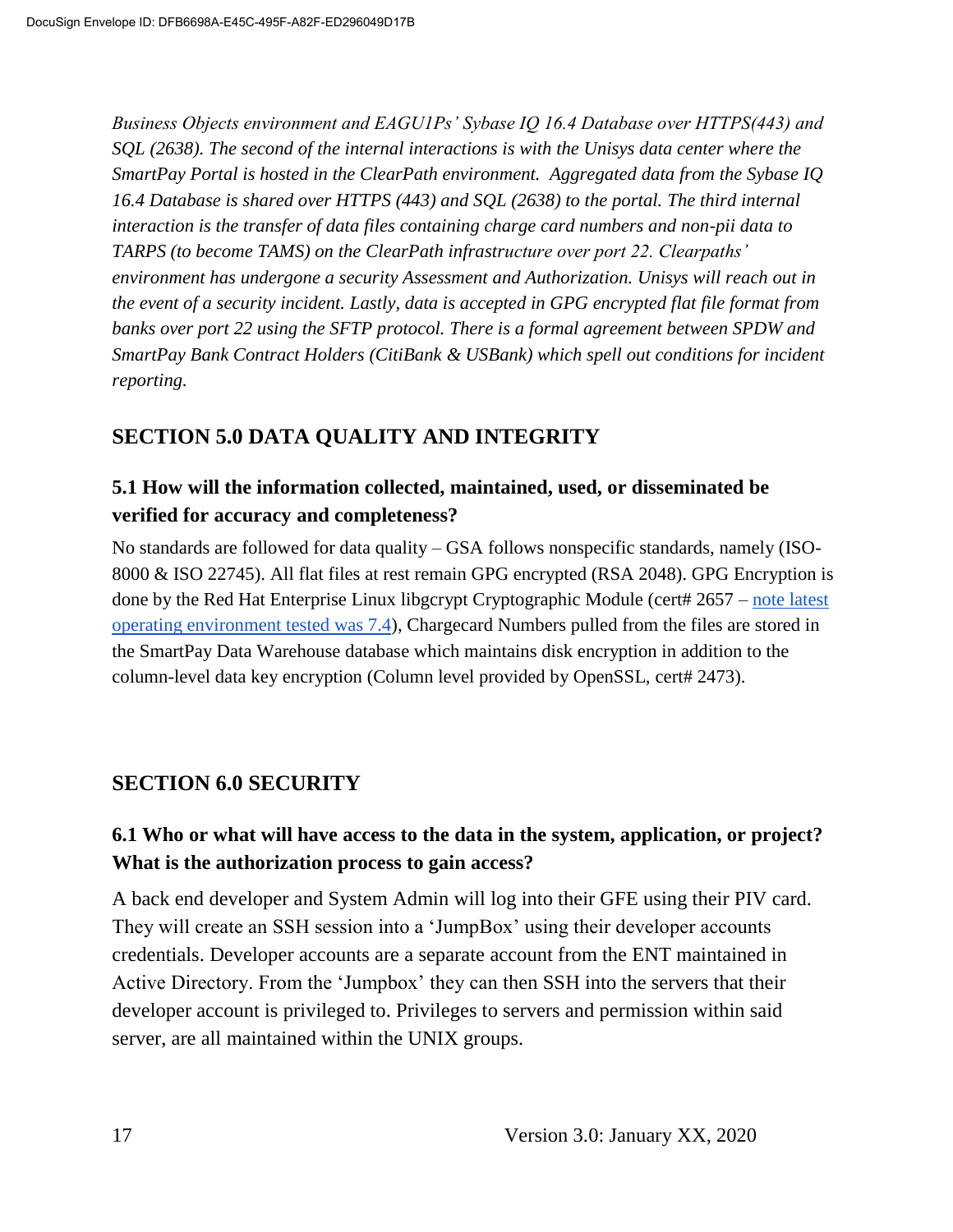There are two types of non-privileged users, internal and external. If a non-privileged user is internal to the network, the user will navigate to either the SmartPay Portal url or Business Objects URL through their web browser of choice, where SecureAuth SSO will then authenticate them. If the user is external to the network, they must sign into the SmartPay Portal which will require an account (created by help desk). Okta will then challenge them for their OTP before entry. This authentication process is described further in 10.4. All permissions and accounts are maintained through Active Directory, including non-internal users who have a separate AD domain.

#### **6.2 Has GSA completed a System Security Plan (SSP) for the information system(s) or application?**

*Yes – extension granted 1/23/2020*

#### **6.3 How will the system or application be secured from a physical, technical, and managerial perspective?**

The Stennis environment that houses the SPDW system has technical and physical security protections required for a FISMA Moderate system. The environment technical and physical and controls are detailed in the SPDW SSP.

The SPDW FISMA system has Technical controls that are documented in the SPDW SSP:

- Identification and Authentication
- Access Controls
- Event auditing
- Encryption at rest and transport
- Vulnerability Scanning and Remediation

The SPDW FISMA system has Managerial controls that are documented in the SPDW SSP and on the SPDW Google Team Drive as well as Service Now:

- Security Training
- User access request procedures
- Annual user recertifications
- Key management procedures
- Audit Review, Analysis, and Reporting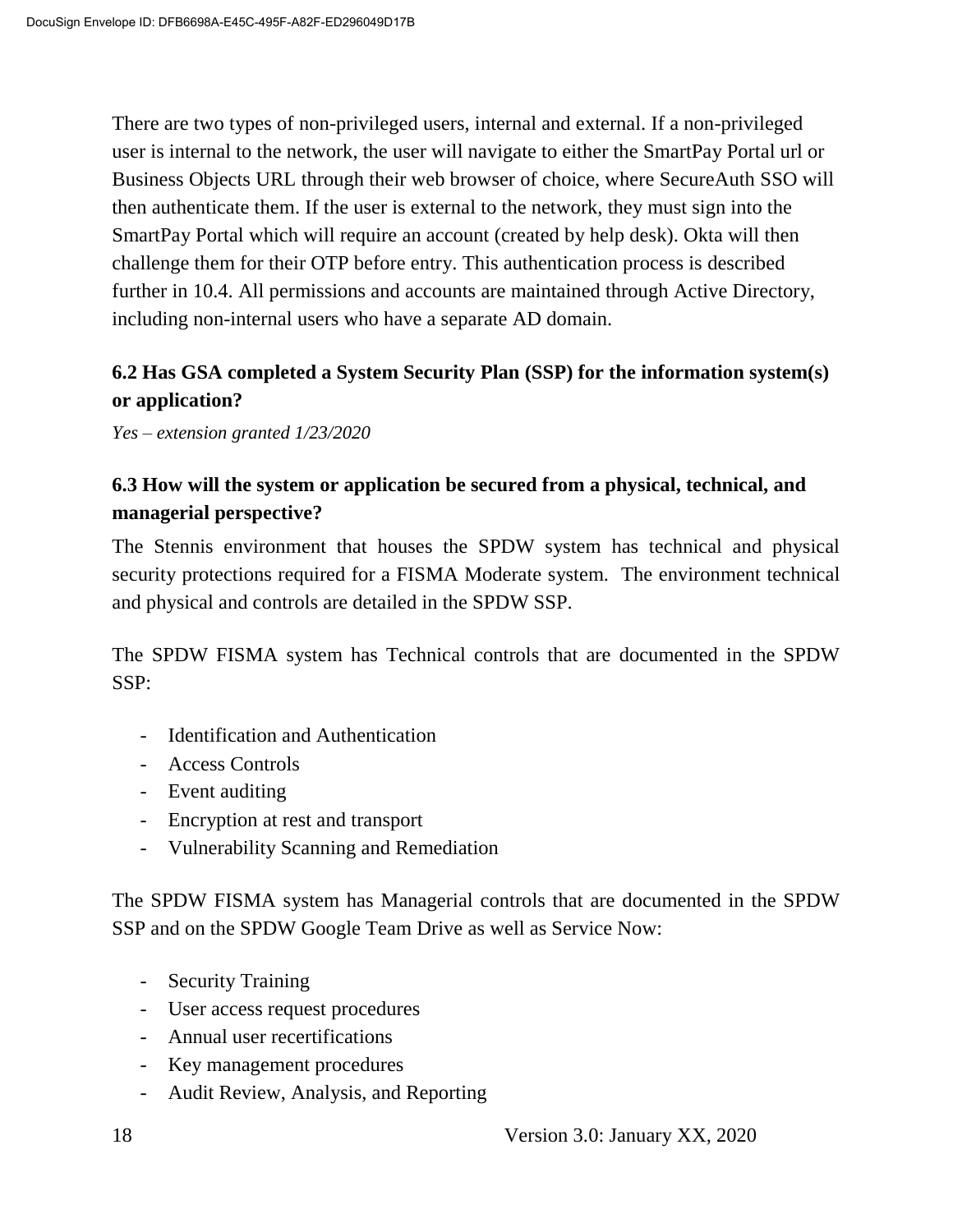- Security Assessments
- Incident Reporting and Incident Response Plan

#### **6.4 Are there mechanisms in place to identify and respond to suspected or confirmed security incidents and breaches of PII? If so, what are they?**

*An IRP has been created to respond to suspected or confirmed security incidents. It can be found within the The [SPDW Google Drive.](https://drive.google.com/drive/folders/1zfPZzvFCr8wE--FMFwl2f8sBur9cCqwv)*

*The IRP has not been tested, but it will be undergoing a table top during the annual DR testing.*

## **SECTION 7.0 INDIVIDUAL PARTICIPATION**

### **7.1 What opportunities do individuals have to consent or decline to provide information? Can they opt-in or opt-out? If there are no opportunities to consent, decline, opt in, or opt out, please explain.**

*Individuals do not have any opportunities to consent or decline to provide information to the SmartPay Data Warehouse. Their only ability to opt out would be to not receive a charge card. SmartPay Data Warehouse does not collect any information, it only acts as a repository of information for the SmartPay Charge Card Program.*

#### **7.2 What procedures allow individuals to access their information?**

*There is no currently defined process for an individual to access their information within the SmartPay Data Warehouse. In theory, The Privacy Act or FOIA would allow a user to request "their" spending data, but only specifically their data. This would be an ad-hoc and manual process to retrieve that individual's access.*

#### **7.3 Can individuals amend information about themselves? If so, how?**

*Users can not amend information to themselves via SmartPay directly as the SmartPay Data Warehouse simply acts as a repository. All information is collected by banks and sent to the SmartPay Data Warehouse post data collection. Any requests to amend or remediate information would need to be through the users bank.*

#### **SECTION 8.0 AWARENESS AND TRAINING**

**8.1 Describe what privacy training is provided to users, either generally or specifically relevant to the system, application, or project.**